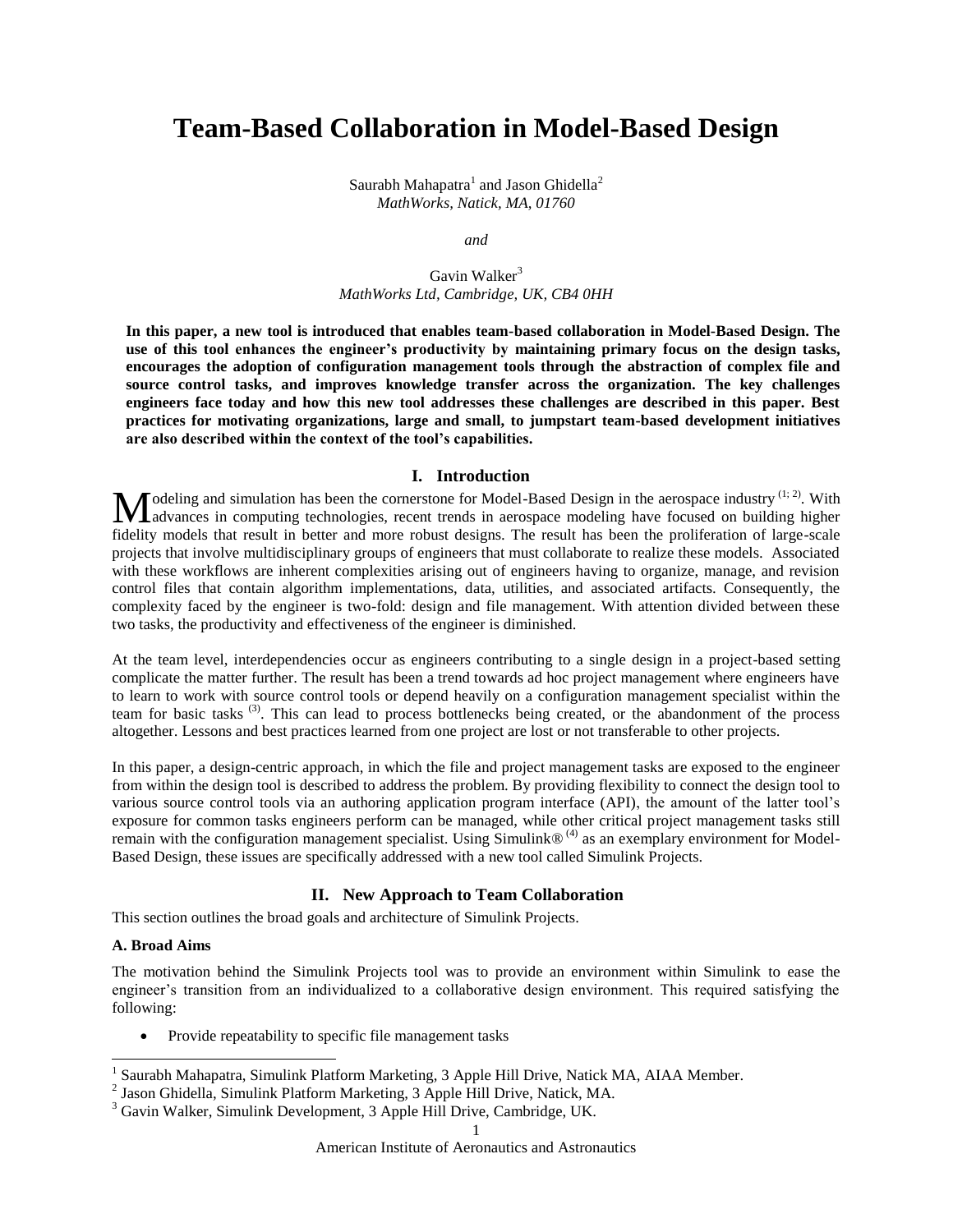• Improve accessibility to configuration management.

This would lead to the standardization of workflows among all the engineers working on the same project through the adoption of best practices such as component-based modeling, peer review workflow, and simplified configuration management.



<span id="page-1-0"></span>**Figure 1. Mapping of project tasks and design environment characteristics for transitioning from an individual contributor to a team-based setting.**

# **B. Tool Architecture**

The tool design is modularized according to the design environment characteristics shown in [Figure 1](#page-1-0). The three levels described show the progression of the tasks complexity as the team size grows. In a highly individualized workflow, the engineer's focus is on their design and the design tool functionality itself. As the engineer's project scales, they will require a structured approach to file management such as creation of utilities, design componentization and folder organization. As multiple engineers work on the same project it necessitates revision control of files in a source control repository.

The tool provides engineers with an interface where they can define associations between files and folders in the project. By accessing standard views of the project, the engineer can streamline their file management tasks. Since this approach is design tool centric, there is flexibility to change the source control tool without disrupting the design workflow. To facilitate this, an application program interface, (API), and software development kit (SDK) were developed for authoring *adapters* that allow connectivity of Simulink Projects to a source control tool.

# **III. Addressing Key Challenges for Facilitating Team Collaboration**

The primary use case for the tool was to enable design engineers familiar with Simulink but having minimal file and configuration management knowledge, to easily transition into a team-based environment. This section outlines the key challenges faced by engineers working in a team-based environment:

- Design partitioning
- Artifacts management
- Management and accessibility of project-level utilities
- Label management
- Accessibility to source control tools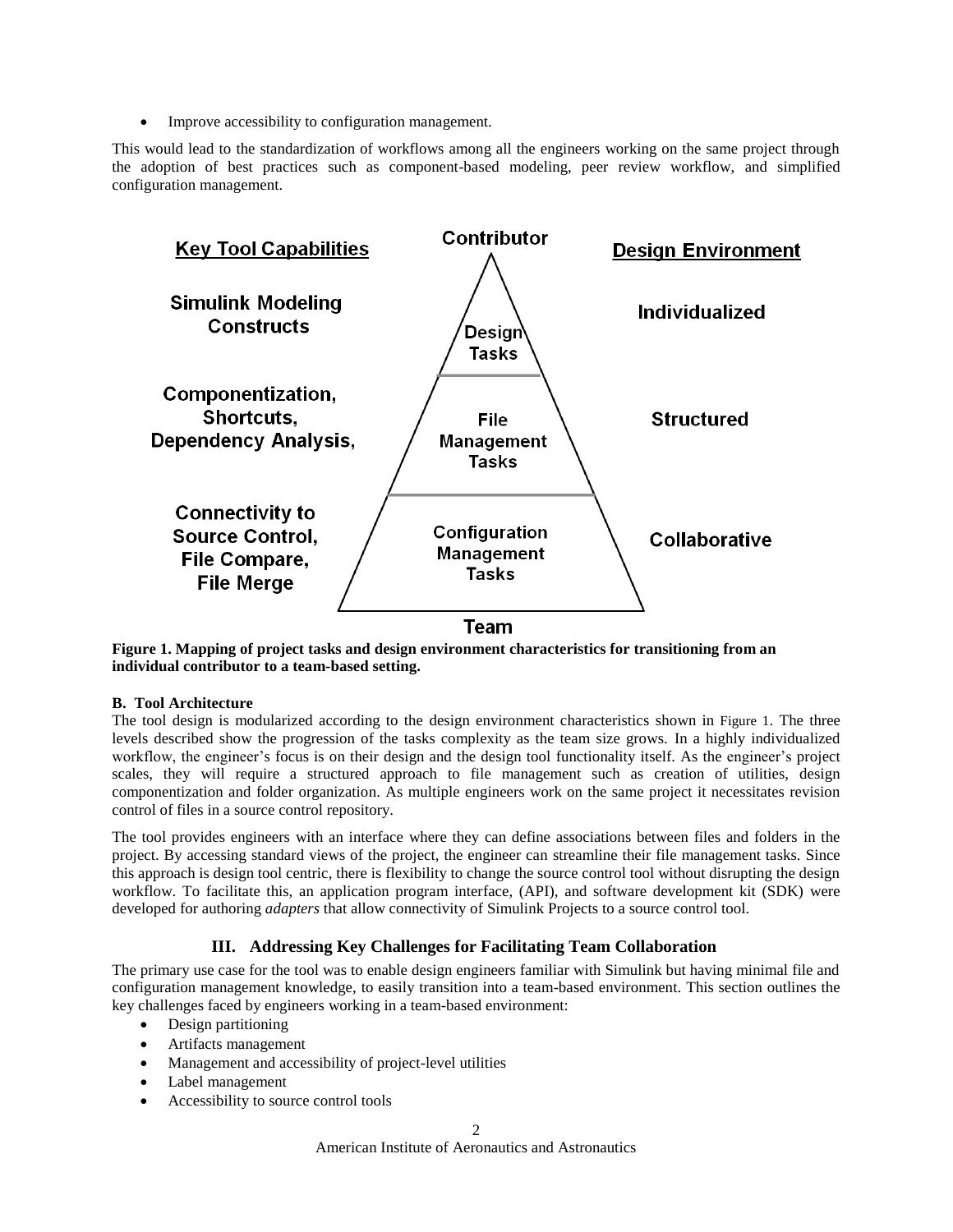- Workflow standardization
- Knowledge retention

Examples are presented to show how Simulink Projects can address these concerns.

#### **A. Design Partitioning**

Ad hoc approaches to partitioning often result in unwieldy models that are difficult to break down into smaller components. The component representation in the software tool itself is a key factor that determines the efficiency of the collaborative workflow. For example, Simulink models containing design components can be stored as a single file. However, such a monolithic approach can result in maintenance cost as all changes from all users would need to be merged into the same file. To alleviate these issues, design components can be represented in separate files that can be combined together to represent the overall design<sup>(5)</sup>. In Simulink, the modeling constructs that enable this are libraries and model referencing. Though similar, differences exist that impact their usage.

A library is simply a container for blocks. When libraries are used to hold design components, they typically contain subsystems. Subsystem libraries enable design reuse and centralization as when they are copied and placed in a design model, a link to the library is preserved allowing for updates of the design component to be propagated across all instances of that subsystem whether contained in one model or multiple models. There are some drawbacks to using libraries to contain design components, for example, since every instance of the subsystem library block is a copy of the component, the scalability of using them is limited. Components that are algorithm intensive and are used often in the model will consume system memory and will deteriorate editing and simulation performance significantly. Libraries are best used as a palette for lightweight components  $<sup>(6)</sup>$ .</sup>

For algorithm-intensive components that are edited frequently and owned by a primary contributor, the use of model referencing is recommended <sup>(6)</sup>. Unlike libraries, model referencing forms a reference to a design component that is stored as a separate model file, the model is not copied. This significantly helps with the scalability of designs. Additionally, referenced models are context independent and require a strict definition on the I/O and software interface specification.



<span id="page-2-0"></span>**Figure 2. Monolithic design in a single file shown on left and it's componentized equivalent shown on right.**

The use of these two modeling constructs in componentizing a model is shown in [Figure 2.](#page-2-0) The wind model subsystem is stored in a library while the plant, actuator and controller components are referenced models. The creation of additional files necessitates file dependency analysis. Using the built-in Dependency Viewer in Simulink, it is possible to generate an architectural view of the design components.

The top level model *slproject f14* shown in [Figure 3](#page-3-0) contains references to 3 additional models and a link to a library. The *f14\_airframe* component model contains a reference to the *vertical\_channel* model.

To define the interfaces between these components, *signal buses* provide a convenient mechanism to define the contained signals. Buses allow the definition of a full set of input and output signals, which is particularly useful when performing top-down design. Buses can be defined in a file and placed under source control, making it easy

American Institute of Aeronautics and Astronautics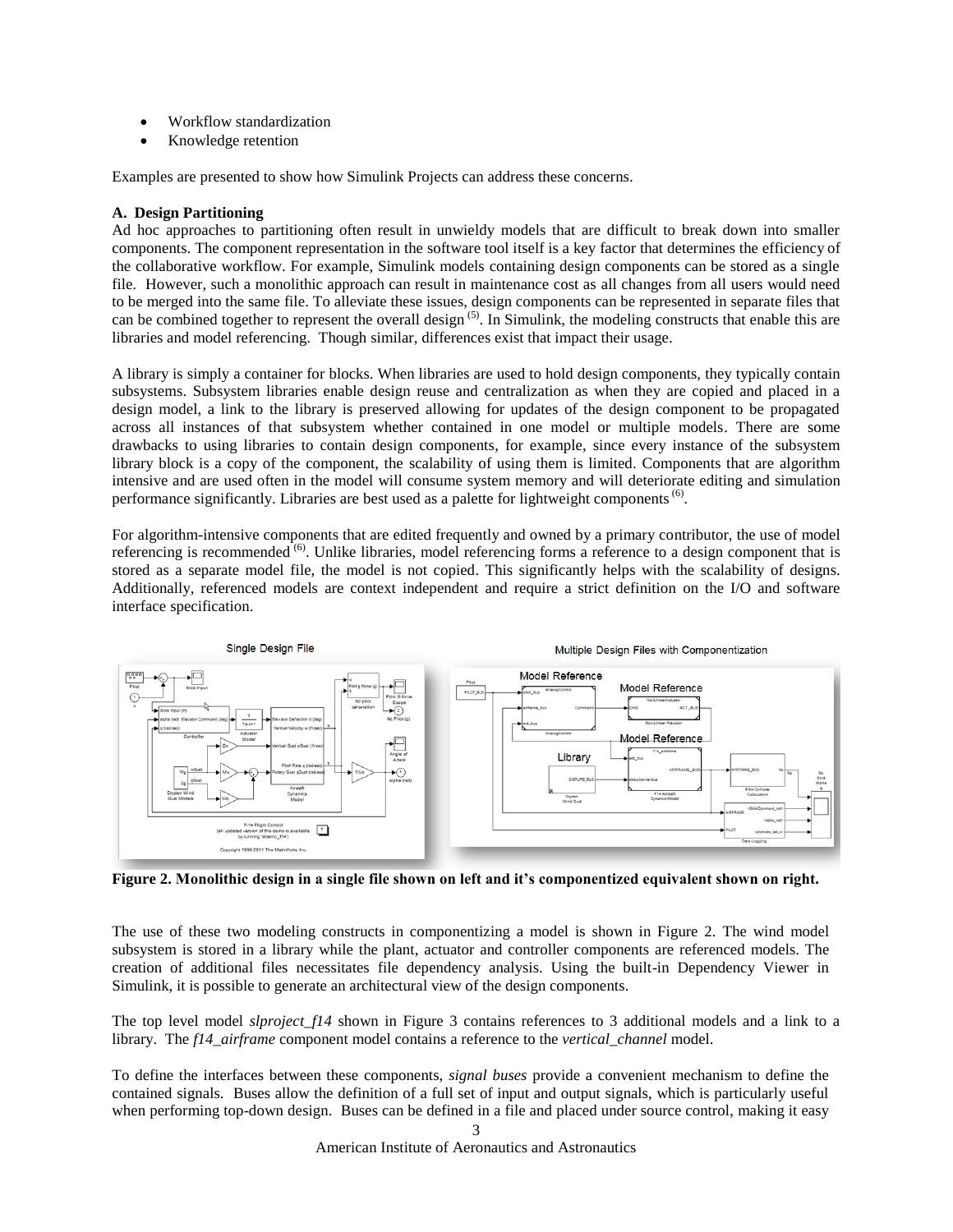to change the interface definition by modifying the file instead of making structural changes to the design model, such as adding or removing ports and signal lines.

It is helpful to discuss model architecture, criteria for componentization and file ownership early in the project  $(7)$ . This discussion can help establish a common understanding among team members. For example, a project charter that grants exclusive component ownership can require team members to respect component boundaries. Purposeful design is top down rather than bottom up.



# <span id="page-3-0"></span>**Figure 3. Dependency viewer for top level model** *slproject\_f14*

The following guidelines can be used to create components that enable team-based collaboration:

- Base the component boundaries on those of the real system especially if the model contains both embedded systems (for control, signal processing, or communications) and physical systems (plant and environment).
- Define components distinctly so that only one engineer at a time needs to edit a component.
- Subdivide components that are too big and those that could become too big as the design is elaborated.
- Group components with the same sample rate.

These guidelines are a good starting point for defining component interfaces for a new project:

- Model all subsystems from the start. If your model will contain sensor models, include them as an empty subsystem that either passes signals straight through, adds a unit delay, or performs a name conversion.
- Keep component reuse in mind.
- Consider using a signal naming convention.

Engineers often store data files for specific components as part of a configuration. They frequently treat other data as global data that resides in the base MATLAB workspace. This practice can cause confusion during component integration because there is a risk that engineers will assign the same name to different parameters stored in configurations for two different components. Naming conventions for parameter files or a data dictionary of unique parameter names and definitions can help prevent confusion around storing local parameter data. Simulink provides two methods for preventing this confusion

- Data scoping through workspaces: Base, Model, and Mask
- Storage of parameters in separate files

#### **B. Artifacts Management**

Standards governing which artifacts to store in the repository at various stages of the development process can vary by project. These standards also depend on the working practices of individual organizations, companies, and industries.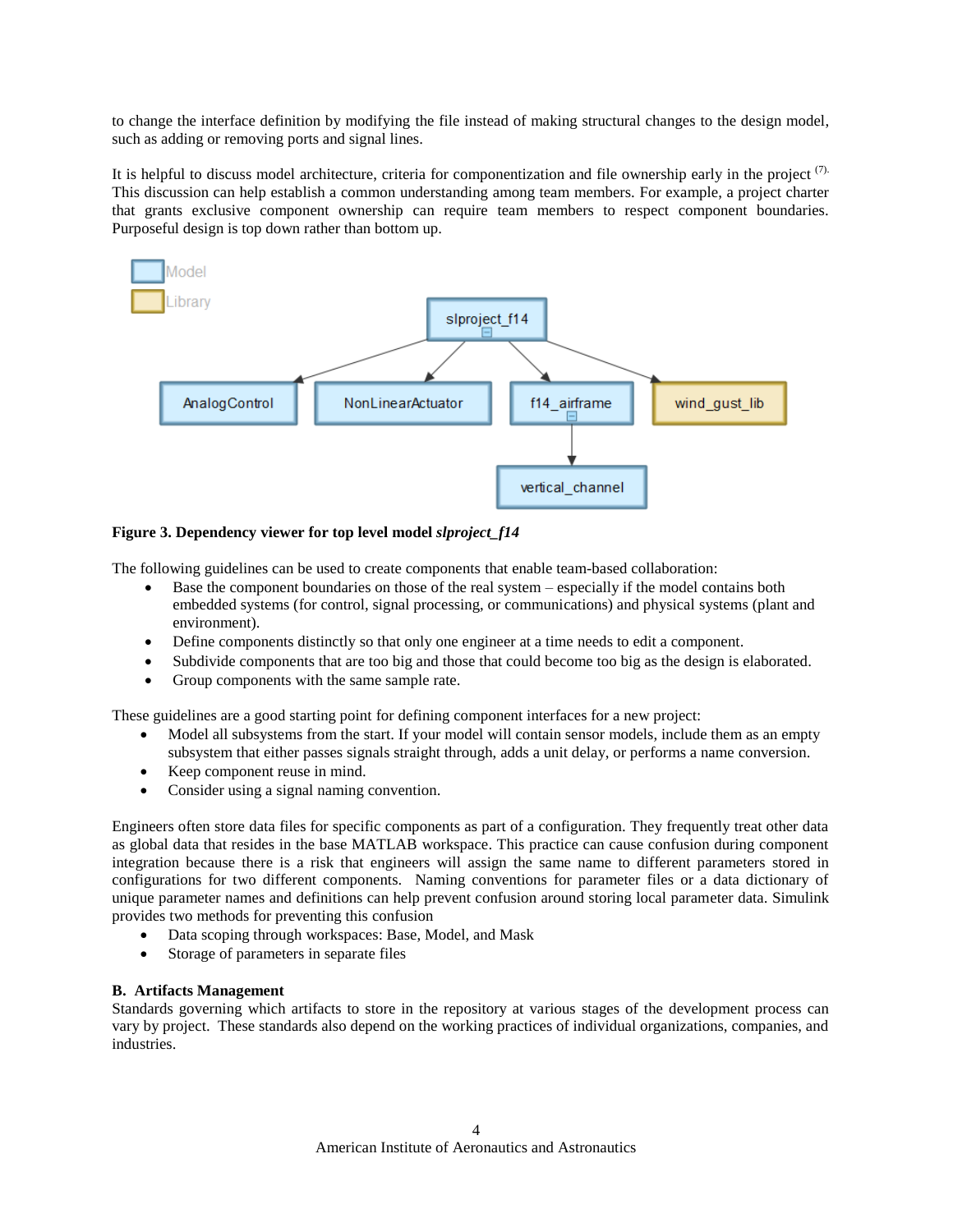| $\mathbf x$<br>$\Box$<br>$\overline{ }$<br><b>Simulink Project</b>                                                                                                                                                                                  |                               |                  |                          |                       |              |  |  |
|-----------------------------------------------------------------------------------------------------------------------------------------------------------------------------------------------------------------------------------------------------|-------------------------------|------------------|--------------------------|-----------------------|--------------|--|--|
| <b>Simulink Project</b><br>File<br>Edit                                                                                                                                                                                                             | Debug<br>Desktop<br>Window    | Help             |                          |                       | $\mathbf{v}$ |  |  |
| <b>O</b> Project: Simulink Project Airf<br>Source Control<br>⊕ ⊡ Files<br><b>D</b> Management<br>└ All Files<br>一 <mark>位</mark> Project Files<br>$\rightarrow$ Shortcuts<br><sup>□□</sup> Modified Files<br>Dependency Analysis<br><b>■ Labels</b> | $\alpha$ $\Box$<br>in.        | <b>E</b> List    | ⊙ -<br><sup>t</sup> Tree |                       |              |  |  |
|                                                                                                                                                                                                                                                     | Name $\triangle$              | <b>Review</b>    | Classificati             | <b>Modifications</b>  | Revision     |  |  |
|                                                                                                                                                                                                                                                     | data<br>ш<br>ΙŦ               |                  | None                     | O۵                    | 1            |  |  |
|                                                                                                                                                                                                                                                     | models<br>u.<br>$\Box$        |                  | <b>None</b>              | ٥a                    |              |  |  |
|                                                                                                                                                                                                                                                     | AnalogControl.mdl             | Approved         | Design                   | O۵                    |              |  |  |
|                                                                                                                                                                                                                                                     | DigitalControl.mdl<br>籣       | Approved         | Design                   | O۵                    |              |  |  |
|                                                                                                                                                                                                                                                     | LinearActuator.mdl<br>ы       | Approved         | Design                   | O۵                    |              |  |  |
|                                                                                                                                                                                                                                                     | NonLinearActuator.mdl<br>m    | Approved         | Design                   | ٥a                    |              |  |  |
|                                                                                                                                                                                                                                                     | 图 f14_airframe.mdl            | Approved         | Design                   | ⊙⋒                    |              |  |  |
|                                                                                                                                                                                                                                                     | slproject_f14.mdl             | To Review        | Design                   | O۵                    |              |  |  |
|                                                                                                                                                                                                                                                     | vertical_channel.mdl<br>Ы     | To Review        | Design                   | ۵۵                    |              |  |  |
|                                                                                                                                                                                                                                                     | wind_gust_lib.mdl             | <b>To Review</b> | Design                   | O۵                    |              |  |  |
|                                                                                                                                                                                                                                                     | reports<br>u.<br>Œ.           |                  | <b>None</b>              | ٥a                    |              |  |  |
|                                                                                                                                                                                                                                                     | u.<br>Æ<br><b>Src</b>         |                  | None                     | O۵                    |              |  |  |
|                                                                                                                                                                                                                                                     | $\boxplus$ <b>I</b> utilities |                  | None                     | ٥a                    |              |  |  |
| HH.<br>∢<br>Þ.                                                                                                                                                                                                                                      | Labels                        |                  |                          |                       | ⋏            |  |  |
| <b>Local Version Control:</b>                                                                                                                                                                                                                       |                               |                  |                          | $\mathfrak S$ Refresh | Update       |  |  |
|                                                                                                                                                                                                                                                     |                               |                  |                          |                       |              |  |  |

<span id="page-4-0"></span>**Figure 4. Simulink Projects user interface showing the componentized design Files with associated folder hierarchy.**

A team might manage the following artifacts in the configuration management system:

- *Core functional files:* This artifact is the minimum set of files that represent a fully functional project. Keeping this core set of files under configuration management allows new team members to be able to open the project and be fully functional. The definition and hence number of files required to remain fully functional can change as the project progresses. For example, initially it might be sufficient for the project to simply simulate. Later, additional files or libraries may be needed to support code generation, or verification and validation activities.
- *Derived files:* To enable future reproducibility and root cause analysis, it is common for a team to also store derived files at specific points within the development process. Examples of derived files include the generated code, simulation and test results, model validation results, and linearized approximations to a nonlinear model.
- *Documentation:* Some teams opt to include artifacts relating to the development process. These artifacts can include model-checking reports that demonstrate review readiness, code generation logs, test reports, and model coverage reports.

It is also important to consider directory structure as an extension of componentization because it provides the abstraction for separating categories of files. The Simulink Projects user interface containing the design files and the folder structure is shown in [Figure 4.](#page-4-0) The *data* folder contains the bus object definitions and model parameters, associated with the design. The *models* folder contains the componentized design files. The *reports* folder contains documentation artifacts generated from models. The *src* folder stores handwritten C code that is represented as components inside the design. The *utilities* folder contains scripts for initialization, and cleanup tasks.

# **C. Management and Accessibility of Project-Level Utilities**

As the project evolves, knowledge is created by team members in the form of utilities such as automating project environment setup, report generation, regression testing or model standards checking. Accessing key files in a large scale project can be a daunting task. The lack of a unified collaborative environment increases the risk of losing this knowledge and impedes accessibility. Simulink Projects addresses these issues by providing a mechanism for users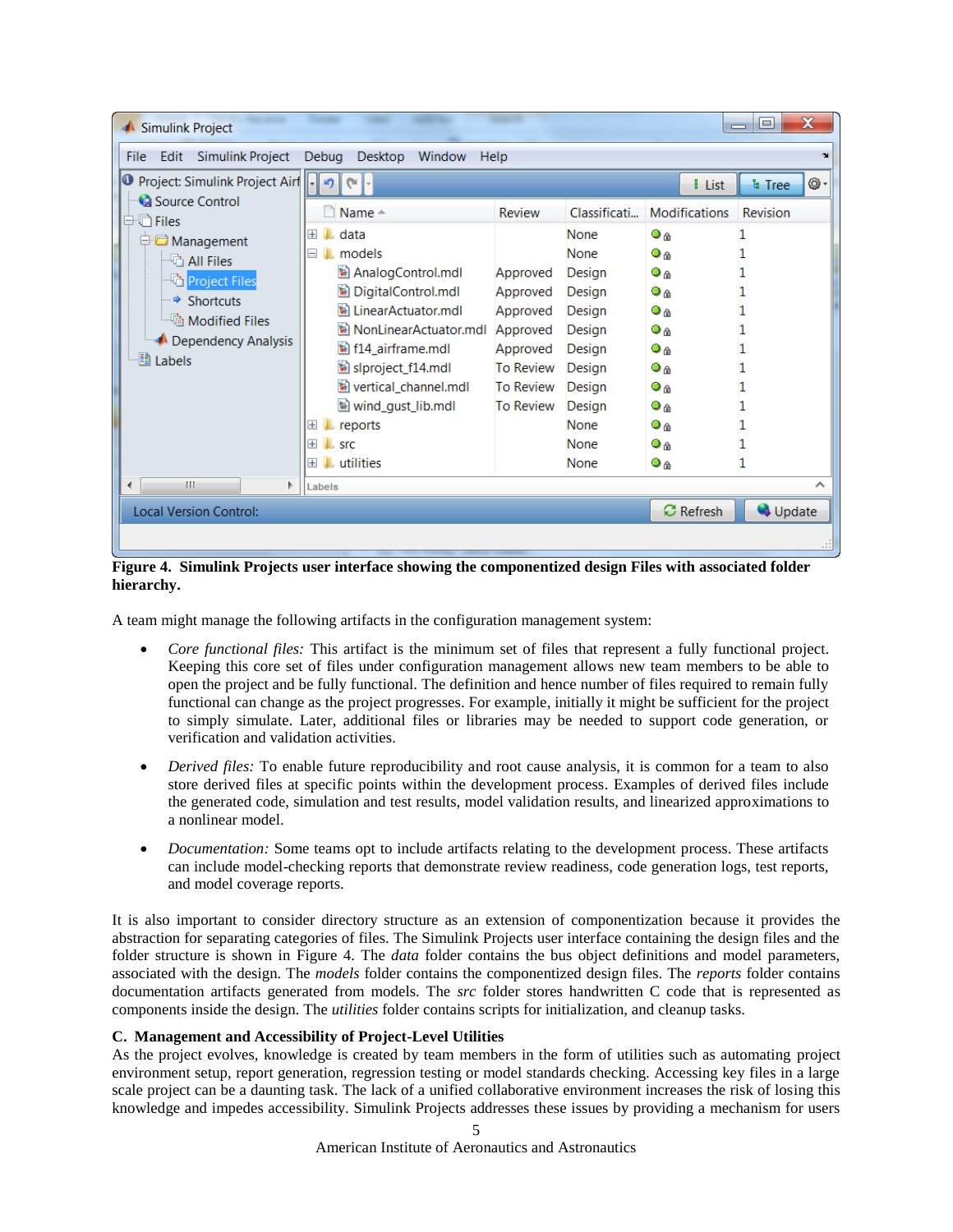to aggregate utilities and key files centrally in a special view called "Shortcuts". It is also possible to assign special actions to certain shortcuts to execute at project startup or shutdown. Transitioning an existing project into this environment requires an audit of all utility and key files. For an ongoing project, these shortcuts, when created, are made available to all team members because this information is contained in the project definition files, which are stored in the source control repository.

[Figure 5](#page-5-0) shows that the interface definitions contained in the *buses.mat* file and the model parameters contained in the *f14\_digital\_data.mat* file are loaded at project startup. The *slproject\_f14.mdl* file is a key file for launching the system level model. The project environment is setup at project startup by *set\_up\_project.m* file. This is cleaned up at project shutdown by *clean\_up\_project.m* file. The script file *rebuild\_s\_*functions.m builds manually authored blocks in MATLAB or C on the engineer's machine.



**Figure 5. Key files and utilities accessible from the Shortcuts centralized view.**

# <span id="page-5-0"></span>**D. Label Management**

Project teams typically need to store additional file information, depending on what task the models are being used for, the stage in the development cycle, and the organization's standards. For example, the team might include the following:

- Project status such as *under development*, *approved*, or *rejected*.
- Application classification such as *test harness*, *rapid prototyping,* or *production code.*
- Distribution classification such as *internal use only*, *suitable for export*, and *imported from customer*.
- Versions of products used to develop the files

These additional attributes can be identified by creating entity relationship models and converting them into a tabular form such as relational database where each entry record corresponds to a file. In Simulink Projects, this correlation is made possible through the use of "Labels" which are predefined tags that can be associated with a file. As shown in [Figure 6](#page-6-0)**[Error! Reference source not found.](#page-6-0)**, each user can see a tabular view of a desired set of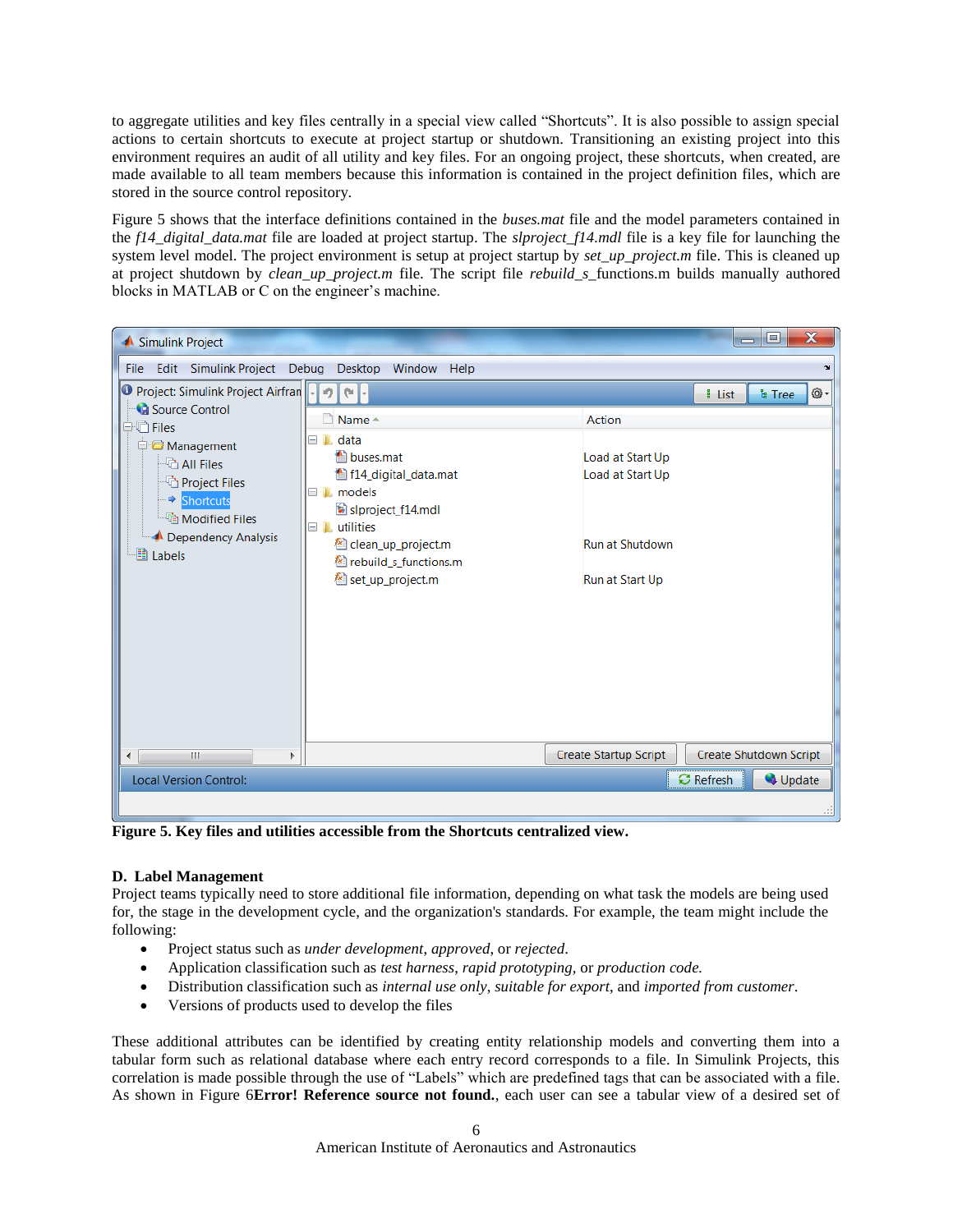labels in column view. It is possible to define complex filters using regular expressions that can return names of files matching complex criteria.

| <b>Simulink Project</b>                 |                                       |                |                       | $\mathbf x$<br>E    |     |
|-----------------------------------------|---------------------------------------|----------------|-----------------------|---------------------|-----|
| File<br><b>Simulink Project</b><br>Edit | Debug<br><b>Desktop</b>               | Window<br>Help |                       |                     | м   |
| <b>O</b> Project: Simulink Project      | Q.<br>un.                             | Hide Folders   | H<br>List             | <sup>្</sup> ន Tree | ⊚ - |
| <b>Ca</b> Source Control<br>□ □ Files   | Name                                  | <b>Review</b>  | Classification        | Modificati          |     |
| <b>O</b> Management                     | 图 project_paths.m                     |                | Design                | ⊙ ⊕                 |     |
| ┈  All Files                            | 鳌 clean_up_project                    |                | Design                | O۵                  |     |
| <sub>■</sub> Project Files              | 图 set_up_project.m                    |                | Design                | O۵                  |     |
| $\rightarrow$ Shortcuts                 | <b>I</b> models                       |                | None                  | ◕⋒                  |     |
| <sup>……</sup> Modified Files            | $\blacksquare$ Approved               |                |                       |                     |     |
| Dependency Analy                        | AnalogControl Approved                |                | Desian                | O۵                  |     |
| · Labels                                | NonLinearActuat Approved<br>H         |                | Desian                | O۵                  |     |
|                                         | iii DigitalControl.m Approved         |                | Design                | O۵                  |     |
|                                         | 14_airframe.mdl Approved              |                | Design                | O۵                  |     |
|                                         | la LinearActuator Approved            |                | Design                | ٥a                  | Ξ   |
|                                         | $\equiv$ To Review                    |                |                       |                     |     |
|                                         | vertical_channel To Review            |                | Design                | O۵                  |     |
|                                         | in wind_gust_lib.mdl To Review        |                | Design                | O۵                  |     |
| Ш                                       | siproject_f14.mdl To Review<br>Labels |                | Design                | ◑⋒                  | ᄉ   |
|                                         |                                       |                |                       |                     |     |
| <b>Local Version Control:</b>           |                                       |                | $\mathfrak S$ Refresh | Update              |     |
|                                         |                                       |                |                       |                     |     |
|                                         |                                       |                |                       |                     |     |

<span id="page-6-0"></span>**Figure 6. Simulink Project Labels shown as columns that have been grouped by review status.**

# **E. Accessibility to Source Control Tools**

In recent times, the adoption of source control tools has risen significantly due to the popularity of open source software projects such as Subversion® and Git. Based on anecdotal evidence gathered over several years, the authors would like to claim a trend towards Subversion as the preferred choice for groups working on a small budget or practicing lean methods. This popularity can be attributed to software engineers who have shared their positive experiences with their modeling and simulation engineers. Newer releases of Subversion are providing features comparable to commercial vendors. This trend offers several opportunities for teams to jumpstart collaboration. Workflows can be prototyped to gain early insight into its feasibility. To facilitate this, Simulink Projects offers outof-the-box connectivity to Subversion. It also provides a Java-based software development kit (SDK) that can be used to create connectivity to other source control tools. Such modular tool architecture – where design and file management features can be decoupled from those of configuration management – allows the source control tool to be replaced with another without disrupting the existing workflow.

# **F. Workflow Standardization**

Standardizing a workflow that consists of design, file and configuration management tasks across the entire team is critical for project success. In [Figure 7,](#page-7-0) the *pre-submission review-based workflow* is highlighted. In this workflow, engineers ensure that files are not checked in without passing a set of regression tests and peer review.

Development work for the *pre-submission review-based workflow* involves creating a local copy of the project onto the design engineer's machine, checking out required files, modifying the design models, testing through simulation, and conducting peer reviews of the new changes. These changes are then submitted into the central repository where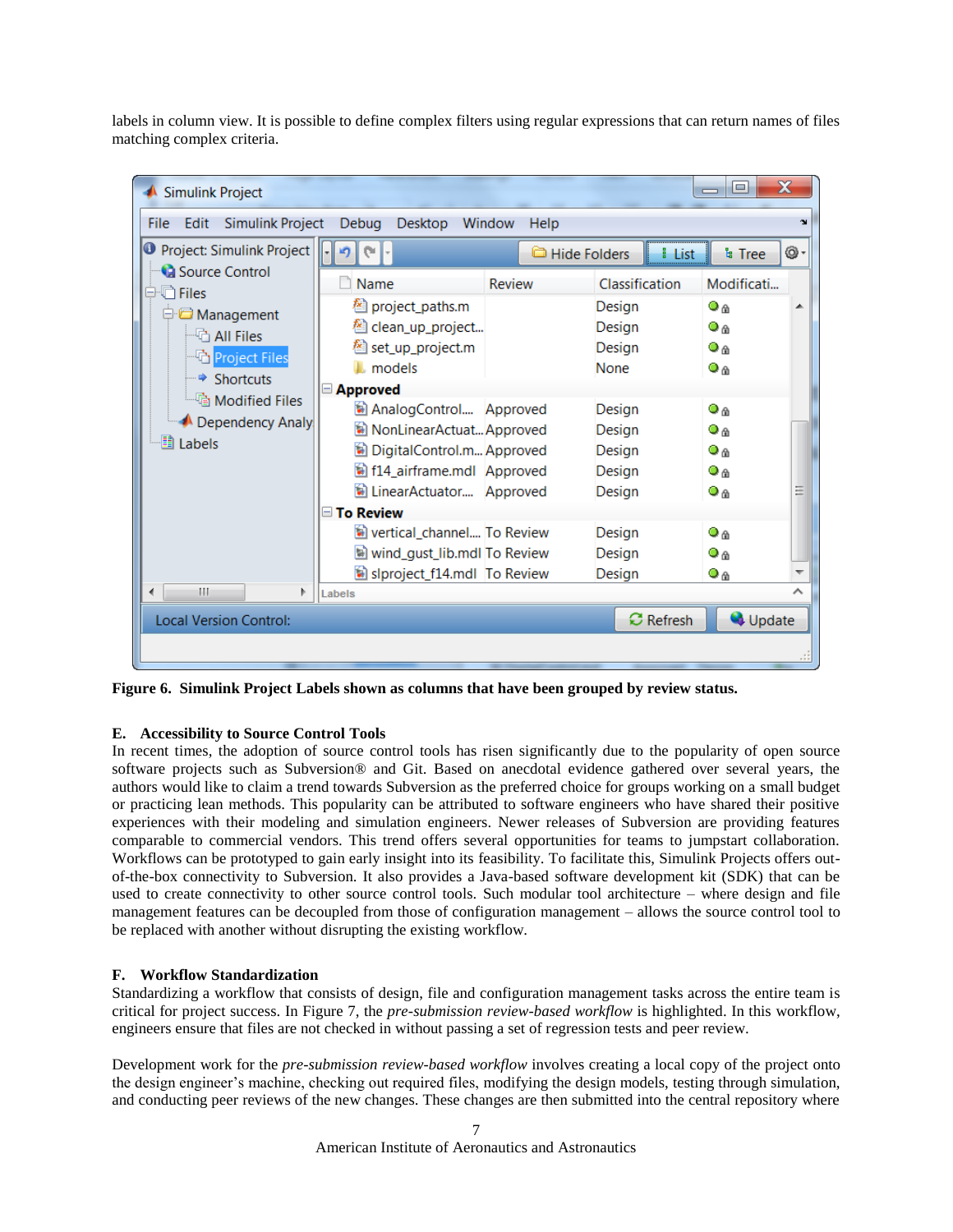regression tests and additional tasks such as automatic code generation and builds are performed by other team members.

In contrast, for the *committer-based workflow,* engineers check in files after conducting initial tests but leave the definition and testing of new configurations to a designated *committer*. In both processes, a primary objective is to prevent untested or problematic models from entering a working configuration, thereby enabling engineers to retrieve the latest configuration known to be good.



<span id="page-7-0"></span>**Figure 7. The Pre-submission Review-Based Workflow** 

In Simulink Projects, all the actions described above are made available to the user through file context menus or views. As shown in **Error! Reference source not found.**[Figure 8,](#page-8-0) the "Modified Files" view shows all the project files awaiting check-in. They can be labeled for peer review, and also analyzed to detect whether there are no new files missing from the project.

It is important to mention that contractual rules for component ownership within your team should be established early in the process. There are two options: exclusive and mutual ownership. In exclusive ownership scenario, each component is worked on exclusively by only one user at a time. This ownership avoids the costs associated with merging changes from multiple users. However, exclusive ownership can slow parallel development as users needing to work on the same file, can only do so serially. While this limitation is removed in the mutual ownership scenario, mutual ownership incurs the cost of merging changes. Componentization and the selected ownership scenario chosen, requires understanding the tradeoff between development cost and the cost of merging changes.

As team size increases, establishing a collaborative framework that facilitates peer review is essential to the success of the project. The peer review consists of various activities such as:

- Comparing different versions of models and resolving conflicts.
- Generating a system design description (SDD) report.
- Using web-based renditions of the models to show system architecture.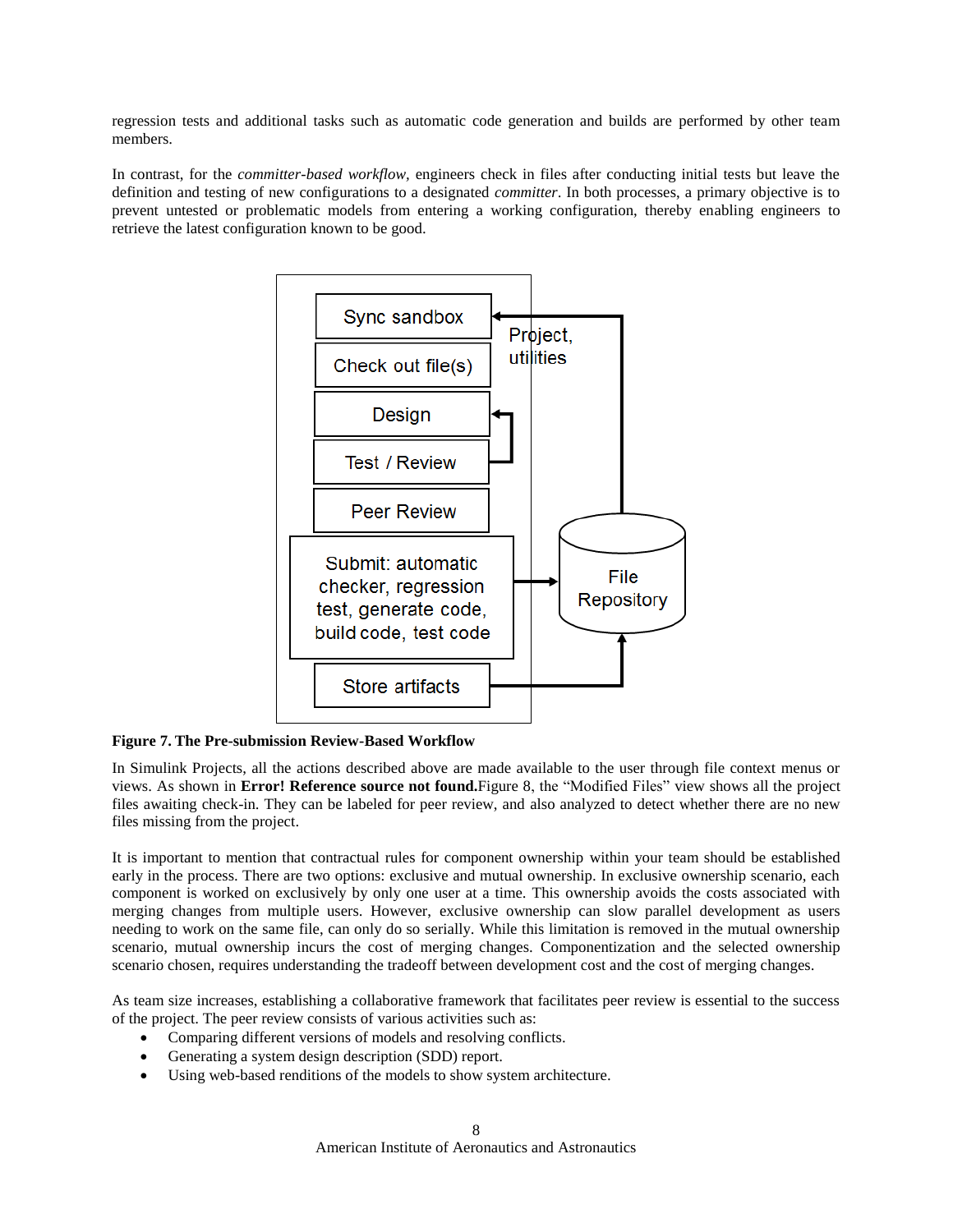Simulink Report Generator®<sup>(8)</sup> provides functionality in support of these activities. The tool provides the ability to compare XML text files exported from Simulink models. This comparison not only provides a comparison of the blocks within the model, but also the underlying configuration settings such as the type of solver being used, the data logging settings, and code generation settings. Simulink Report Generator also provides the ability to create the SDD report for any model<sup>(9)</sup>. The SDD report contains information on the model such as I/O signals, the associated data types, and dimensions. Web-based renditions of the model allow the model to be shared with others, such as management or adjacent groups, who need to be aware of the overall design but do not need to run the simulation.

| Simulink Project                                                                                                                                                                                                                         |                                                                                                                                                                                                              |               |                             |                 |                                                                     |           | e<br>$\overline{\phantom{0}}$ | $\mathbf x$  |
|------------------------------------------------------------------------------------------------------------------------------------------------------------------------------------------------------------------------------------------|--------------------------------------------------------------------------------------------------------------------------------------------------------------------------------------------------------------|---------------|-----------------------------|-----------------|---------------------------------------------------------------------|-----------|-------------------------------|--------------|
| File Edit Simulink Project Debug Desktop Window Help                                                                                                                                                                                     |                                                                                                                                                                                                              |               |                             |                 |                                                                     |           |                               | $\mathbf{u}$ |
| <b>O</b> Project: Simulink Project Airframe De<br><b>Ca</b> Source Control<br>白いFiles<br><b>D</b> Management<br><b>G</b> All Files<br><sup>-</sup> Project Files<br>→ Shortcuts<br>· The Modified Files<br>Dependency Analysis<br>Labels | $90^\circ$<br><b>t</b> Tree<br><b>E</b> List                                                                                                                                                                 |               |                             |                 |                                                                     |           | ⊚ -                           |              |
|                                                                                                                                                                                                                                          | $\Box$ Name $\triangle$                                                                                                                                                                                      | <b>Status</b> | <b>Modifications</b>        | <b>Revision</b> | Date Modified                                                       | Review    | Classification                |              |
|                                                                                                                                                                                                                                          | SimulinkProject<br>F.<br>$\Box$ models<br>14 airframe.mdl                                                                                                                                                    | B<br>✓<br>v   | 0a<br>O۵<br>O <sub>th</sub> | 1<br>1<br>1     | 7/18/2012 1:47<br>7/18/2012 2:52<br>7/18/2012 2:52 To Review Design |           | None                          |              |
|                                                                                                                                                                                                                                          | <b>Precommit actions</b><br>Run integrity checks for missing files, files not in source control, and files not added to the                                                                                  |               |                             |                 |                                                                     |           | $\checkmark$<br>×.            |              |
|                                                                                                                                                                                                                                          | Check Project<br>project.<br>Open the Dependency Analysis view to analyze the dependencies of the modified files.<br>Dependency Analysis<br>Add "To Review" label to the modified files.<br>Label for Review |               |                             |                 |                                                                     |           | Ξ                             |              |
| $\pm 11$<br>Þ<br>∢                                                                                                                                                                                                                       |                                                                                                                                                                                                              |               |                             |                 |                                                                     |           | <b>Commit Modified Files</b>  |              |
| <b>Local Version Control:</b>                                                                                                                                                                                                            |                                                                                                                                                                                                              |               |                             |                 |                                                                     | C Refresh | Update                        |              |
|                                                                                                                                                                                                                                          |                                                                                                                                                                                                              |               |                             |                 |                                                                     |           |                               |              |

<span id="page-8-0"></span>**Figure 8. In the Modified Files view, files can be labeled for review, compared to earlier revisions, checked for project integrity and file dependency analysis prior to check in.**

To create a release using Subversion, there is a facility to tag where the configuration of the project is copied over to the *tags* directory. This is very useful for creating releases and storing stable configurations that can be rolled back in the future.

# **G. Knowledge Retention**

There are several aspects of a project that may be transferable to other projects inside the organization. This transfer results in standardization of several aspects of the development process that helps build organizational memory. Opportunities abound in this area such as reusing design architecture, utilities, libraries, folder structure, and legacy code. The Template Manager in Simulink Projects provides the ability to use "Templates" for adding and sharing project elements within your organization. For example, the folder structure and the associated utilities of a given project could serve as a standard for creating other similar projects elsewhere in the organization. To do this, the project definition and the associated files can be packaged using the Template Manager and stored centrally in a network location. The same tool can be used by any project initiator inside the company to use the same template as a starting point for further development.

# **IV. Conclusion**

The ideas encapsulated in the Simulink Projects tool and presented in this paper offer many possibilities for organizations using Model-Based Design. By structuring the design and file management process, compliance with a standardized workflow can be achieved, leading to greater efficiency and effectiveness in a collaborative setting. Organizational memory of best practices can be increased through knowledge retention. Accessibility to

#### 9

American Institute of Aeronautics and Astronautics